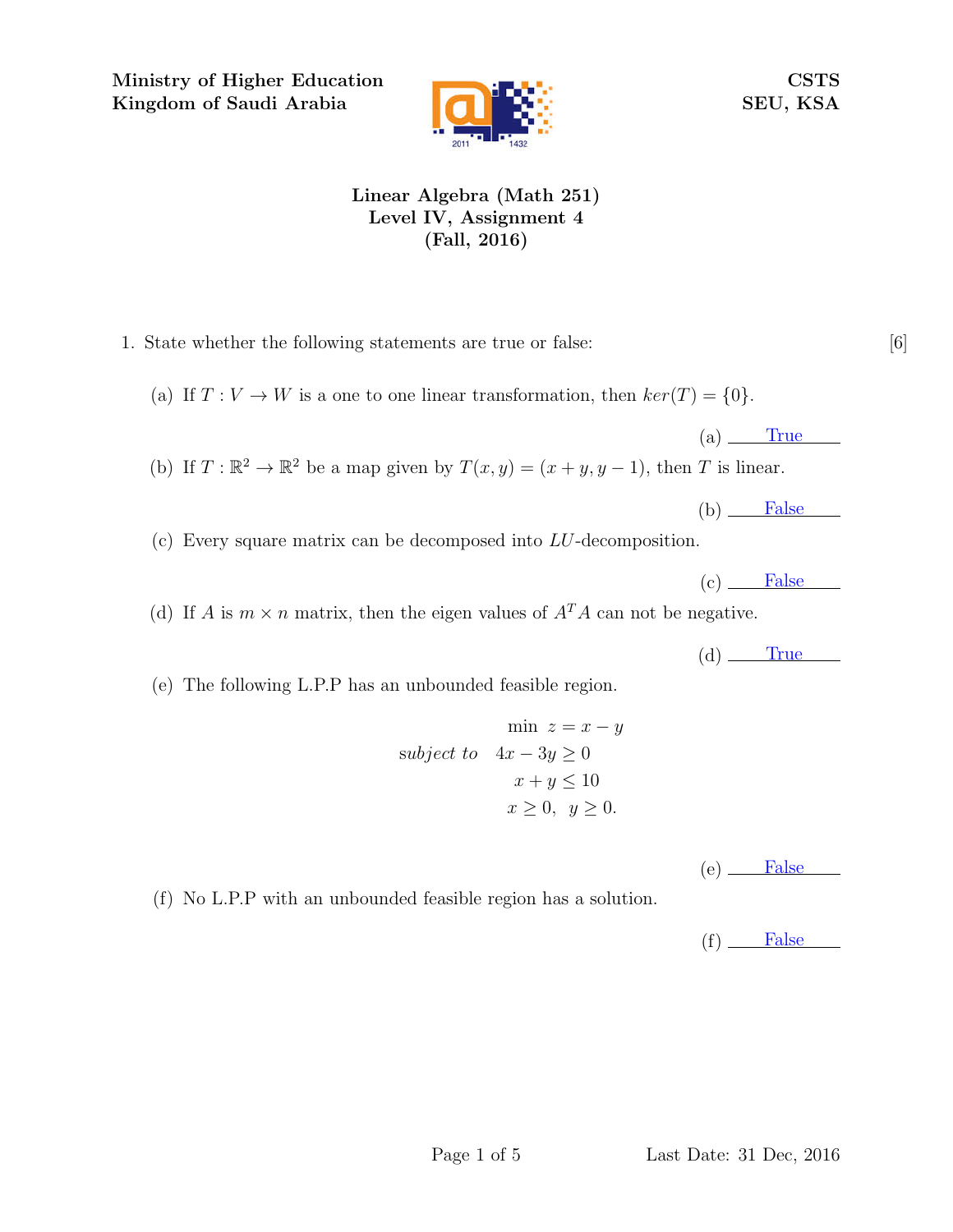- 
- 2. Select one of the alternatives from the following questions as your answer. [6]
	- (a) If  $T : \mathbb{R}^2 \to \mathbb{R}^2$  be a linear operator given by  $T(x, y) = (2x y, -4x + 2y)$ , then which of the following vector is in  $ker(T)$ ?
		- A. (1, 4)
		- B. (2, 1)
		- C.  $(1, 1/2)$
		- D.  $(1/2, 1)$
	- (b) If  $T: W \to V$  be a linear transformation, then  $ker(T)$  and  $range(T)$  are subspaces of vector space(s)
		- A. *V*.
		- B. W.
		- C. W and V respectively.
		- D. *V* and *W* respectively.
	- (c) Which of the following sets of eigenvalues have a dominant eigenvalue:
		- A.  $\{8, -7, -6, 8\}$ B.  $\{-5, -2, 2, 4\}$
		- C.  $\{-3, -2, -1, , 0, 1, 2, 3\}$
		- D. None of the above
			- $\begin{bmatrix} 4 & 0 & 0 \end{bmatrix}$ 1

(d) If  $B = \begin{bmatrix} 0 & 9 & 0 \\ 0 & 0 & 10 \end{bmatrix}$ 0 0 16 be a matrix where  $B = A<sup>T</sup>A$ , then the singular values of A

- are
- A. {4, 9, 0}
- B. {0, 9, 16}
- C.  $\{4,9,16\}$
- D. {2, 3, 4}
- (e) In linear programming, objective function and objective constraints are
	- A. solved.
	- B. quadratic.
	- C. adjacent.
	- D. linear.
- (f) The feasible region
	- A. is defined by the objective function.
	- B. is an area bounded by the collective constraints and represents all permissible combinations of the decision variables.
	- C. represents all values of each constraint.
	- D. may range over all positive or negative values of only one decision variable.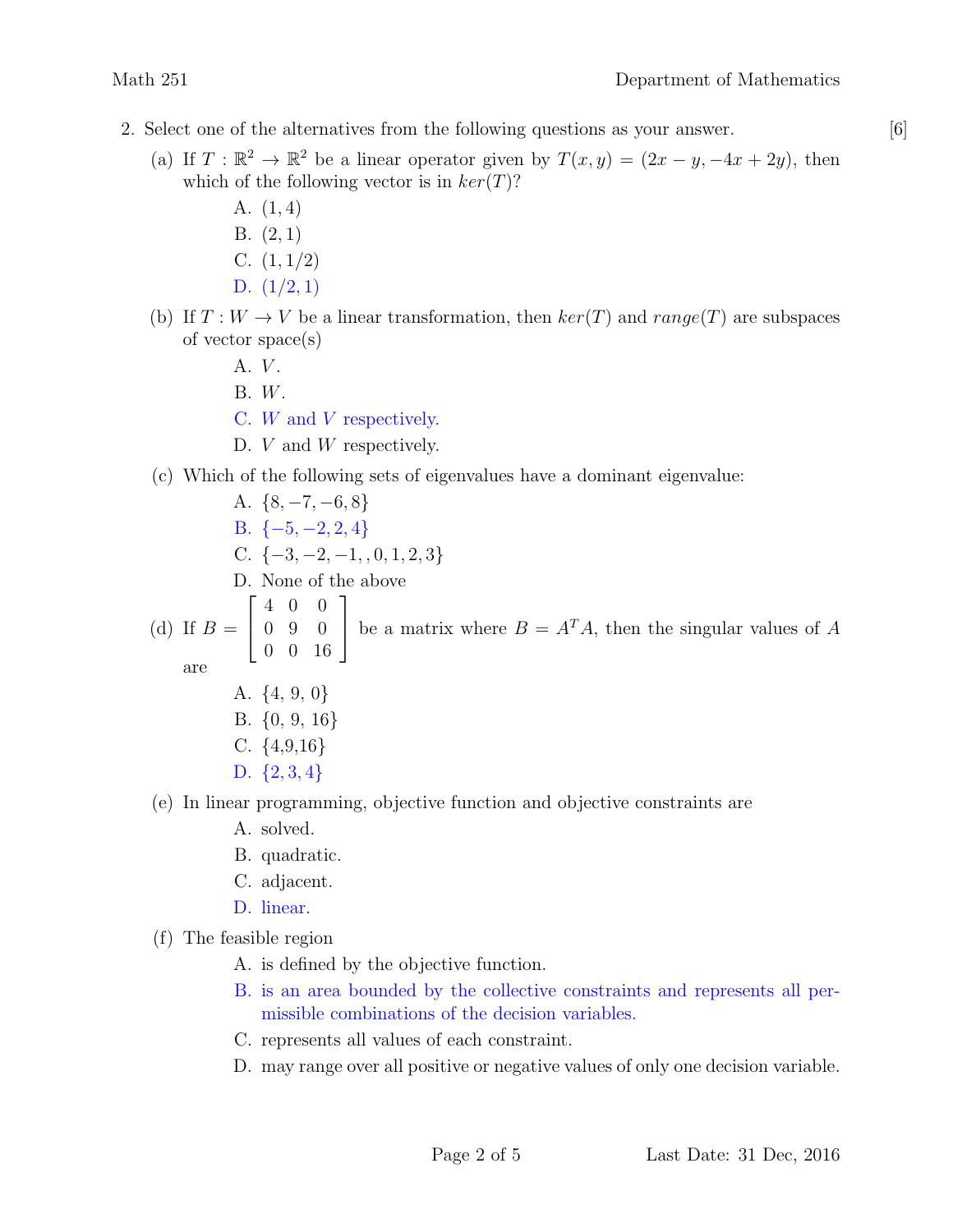3. Consider the basis  $S = \{v_1, v_2\}$  for  $\mathbb{R}^2$ , where  $v_1 = \{1, 1\}$  and  $v_2 = \{1, 0\}$  and let [4]  $T: \mathbb{R}^2 \to \mathbb{R}^2$  be the linear operator for which  $T(v_1) = (1, 2)$ , and  $T(v_2) = (3, 0)$ . Find a formula for  $T(x_1, x_2)$  and use it to find  $T(2, -4)$ .

**Solution:** Take any element  $(x_1, x_2) \in \mathbb{R}^2$ , so we can write:

$$
(x_1, x_2) = c_1v_1 + c_2v_2
$$
  
\n
$$
= c_1(1, 1) + c_2(1, 0) = (c_1 + c_2, c_1)
$$
  
\nOn simplyfying, we get  
\n
$$
c_1 = x_2, \quad c_2 = x_1 - x_2
$$
  
\nAgain,  $(x_1, x_2) = c_1v_1 + c_2v_2$   
\nSince *T* is linear, so  
\n
$$
T(x_1, x_2) = c_1T(v_1) + c_2T(v_2)
$$
  
\n
$$
= c_1(1, 2) + c_2(3, 0)
$$
  
\n
$$
= (c_1, 2c_1) + (3c_2, 0)
$$
  
\n
$$
= (c_1 + 3c_2, 2c_1)
$$

On simplyfying, we get

$$
= (3x1 - 2x2, 2x2)
$$

$$
T(x1, x2) = (3x1 - 2x2, 2x2).
$$

Which is the required formula.

Now,  $T(2,-4) = (6+8,-8) = (14,-8).$ 

4. Check whether the map  $T : \mathbb{R}^2 \to \mathbb{R}^2$  given by  $T(x, y) = (xy, x)$  is linear or not. [3]

Solution: Let  $v_1 = (x_1, y_1), v_2 = (x_2, y_2) \in \mathbb{R}^2$ , so  $v_1 + v_2 = (x_1 + x_2, y_1 + y_2)$ .

$$
T(v_1) = T(x_1, y_1) = (x_1y_1, x_1)
$$
  
\n
$$
T(v_2) = T(x_2, y_2) = (x_2y_2, x_2)
$$
  
\n
$$
T(v_1) + T(v_2) = (x_1y_1 + x_2y_2, x_1 + x_2)
$$
  
\n
$$
T(v_1 + v_2) = T(x_1 + x_2, y_1 + y_2) = ((x_1 + x_2)(y_1 + y_2), x_1 + x_2)
$$
  
\n
$$
= (x_1y_1 + x_2y_2 + x_1y_2 + x_2y_1, x_1 + x_2)
$$
  
\n
$$
\neq T(v_1) + T(v_2)
$$
  
\n
$$
T(v_1 + v_2) \neq T(v_1) + T(v_2)
$$

Therefore  $T$  is not linear.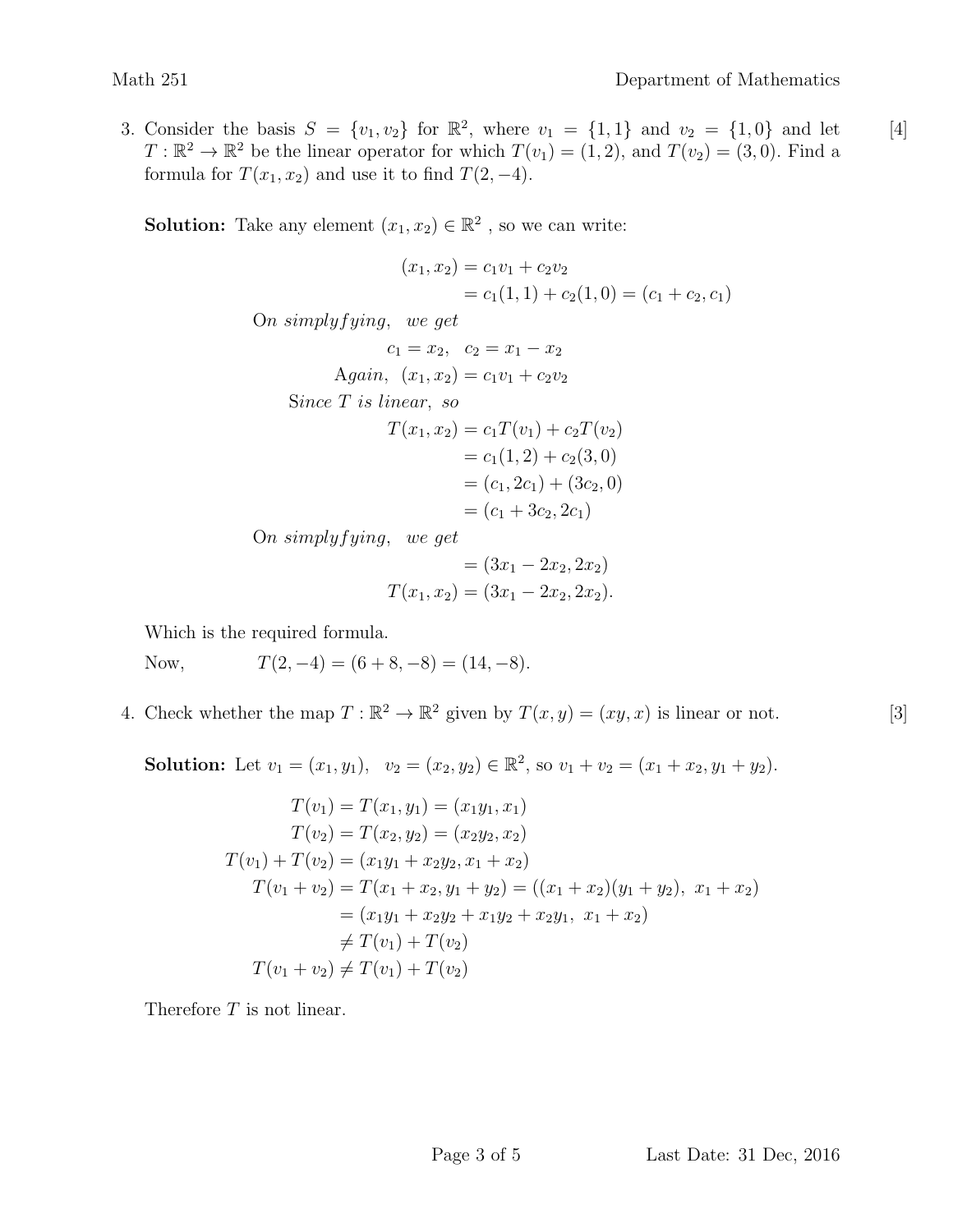5. Find an *LU*-decomposition of matrix  $A = \begin{bmatrix} 5 & -1 \\ 1 & 1 \end{bmatrix}$ .  $[4]$  $-1$   $-1$ 1 .

**Solution:** We know that "Every square matrix can be decomposed into LU form where  $L$  is a unit lower triangular matrix and  $U$  is the upper triangular matrix provided that all the principal minors are non zero." Since

$$
A = LU
$$
  
\n
$$
\begin{bmatrix} 5 & -1 \\ -1 & -1 \end{bmatrix} = \begin{bmatrix} 1 & 0 \\ l_1 & 1 \end{bmatrix} \begin{bmatrix} u_1 & u_2 \\ 0 & u_3 \end{bmatrix}
$$
  
\n
$$
= \begin{bmatrix} u_1 & u_2 \\ l_1u_1 & l_1u_2 + u_3 \end{bmatrix}
$$

Two matrices are equal only when the corresponding elements are equal. So, we have  $u_1 = 5$ ,  $u_2 = -1$ ,  $l_1u_1 = -1$ ,  $l_1u_2 + u_3 = -1$ Therefore we have  $l_1 = -\frac{1}{5}$  $\frac{1}{5}$ ,  $u_3 = -\frac{6}{5}$ 5 .

Hence, 
$$
L = \begin{bmatrix} 1 & 5 \\ -\frac{1}{5} & 1 \end{bmatrix}
$$
 and  $U = \begin{bmatrix} 5 & -1 \\ 0 & -\frac{6}{5} \end{bmatrix}$ .

which is the required  $LU$  decomposition.

6. Find the singular values of  $A = \begin{bmatrix} 2 & -1 \\ -1 & 2 \end{bmatrix}$ . [3]

Solution: The first step is to find the eigenvalues of the matrix

$$
A^T A = \begin{bmatrix} 2 & -1 \\ -1 & 2 \end{bmatrix} \begin{bmatrix} 2 & -1 \\ -1 & 2 \end{bmatrix} = \begin{bmatrix} 5 & -4 \\ -4 & 5 \end{bmatrix}
$$

The characteristic polynomial of  $A<sup>T</sup>A$  is

$$
\lambda^2 - 10\lambda + 9 = (\lambda - 9)(\lambda - 1)
$$

so the eigenvalues of  $A<sup>T</sup>A$  are 9 and 1 and the singular values of A in order of decreasing size are  $\sigma_1 =$ µu  $\overline{\lambda_1} = \sqrt{9} = 3$ ,  $\sigma_2 =$  $^{\perp}$  $\lambda_2 = \sqrt{1} = 1.$